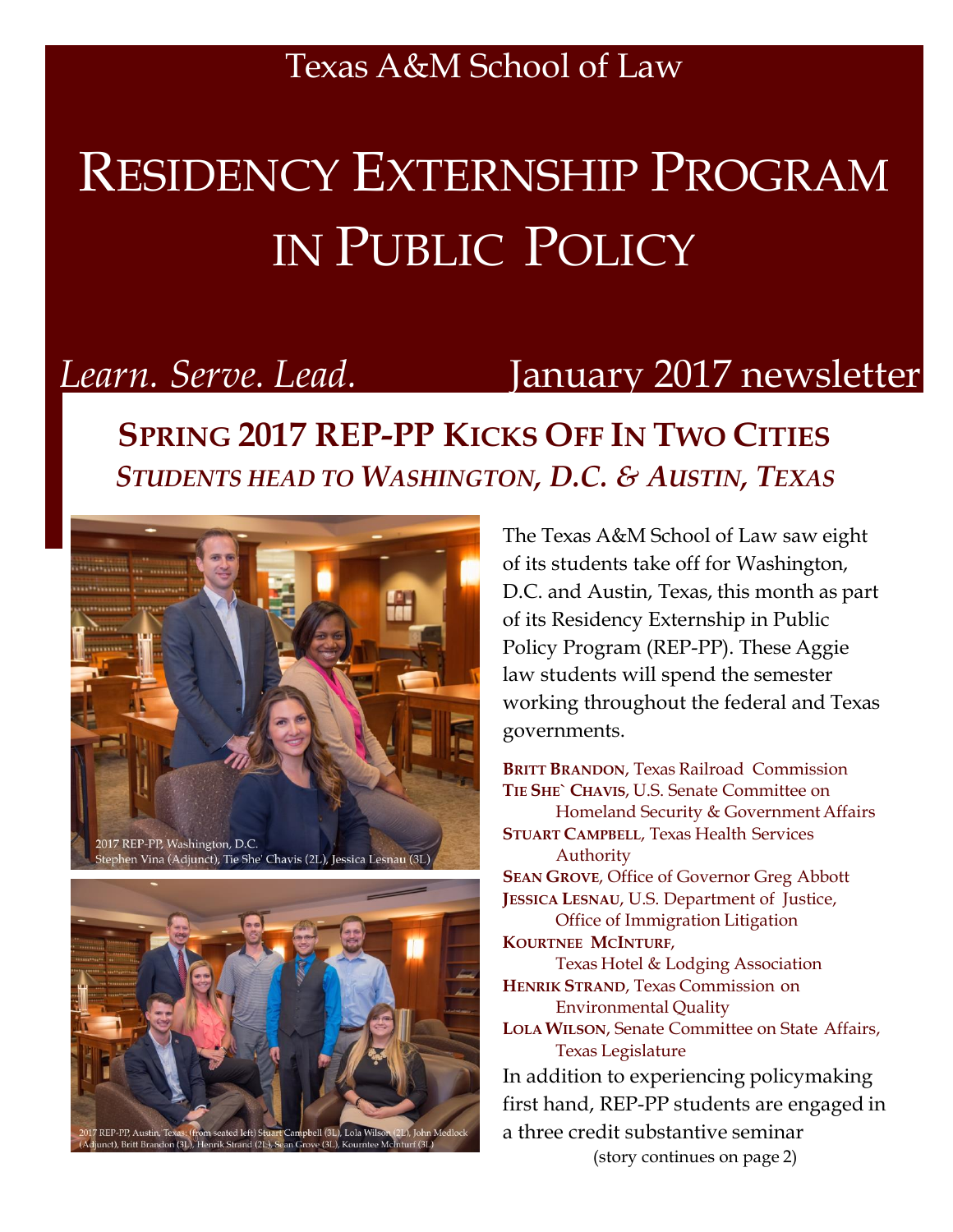## (story from page 1) **STUDENTS HEAD TO AUSTIN & DC**

led by two expert adjuncts, who happen to be alumni of the law school - **Stephen Vina** in Washington, D.C., and **John Medlock** in Austin, Texas. Medlock and Vina lead the students through weekly indepth discussions of ethics, processes, demands, and expectations that public sector lawyers routinely face.

*This program will help me integrate into the "working world" before I graduate law school. I know it will give me the opportunity to further develop my professional interpersonal skills and improve my legal writing and analysis. -Lola Wilson, 2L*

The seminar also provides REP-PP students a chance to build their Aggie Network. The seminar courses are held in the Federal and State Relations Offices of the Texas A&M System so students get to meet Aggie leaders like **Scott Sudduth** and **Valerie Offutt** in Washington, D.C. and **Sarah Hicks** and **Michael O'Quinn** in Austin, Texas.

They also partake in the REP-PP Speaker Series that provides students the opportunity to discuss careers, advice, and substantive policy issues with key policymakers at the federal and state level. (*See* **Upcoming Events** *for a list of scheduled speakers.*)



*The seminar readings come from a variety of sources to replicate the materials used in the policymaking process. They are designed to get students to reflect deeply on what it means to be an attorney involved in policymaking. -Lisa A. Rich, Program Director*

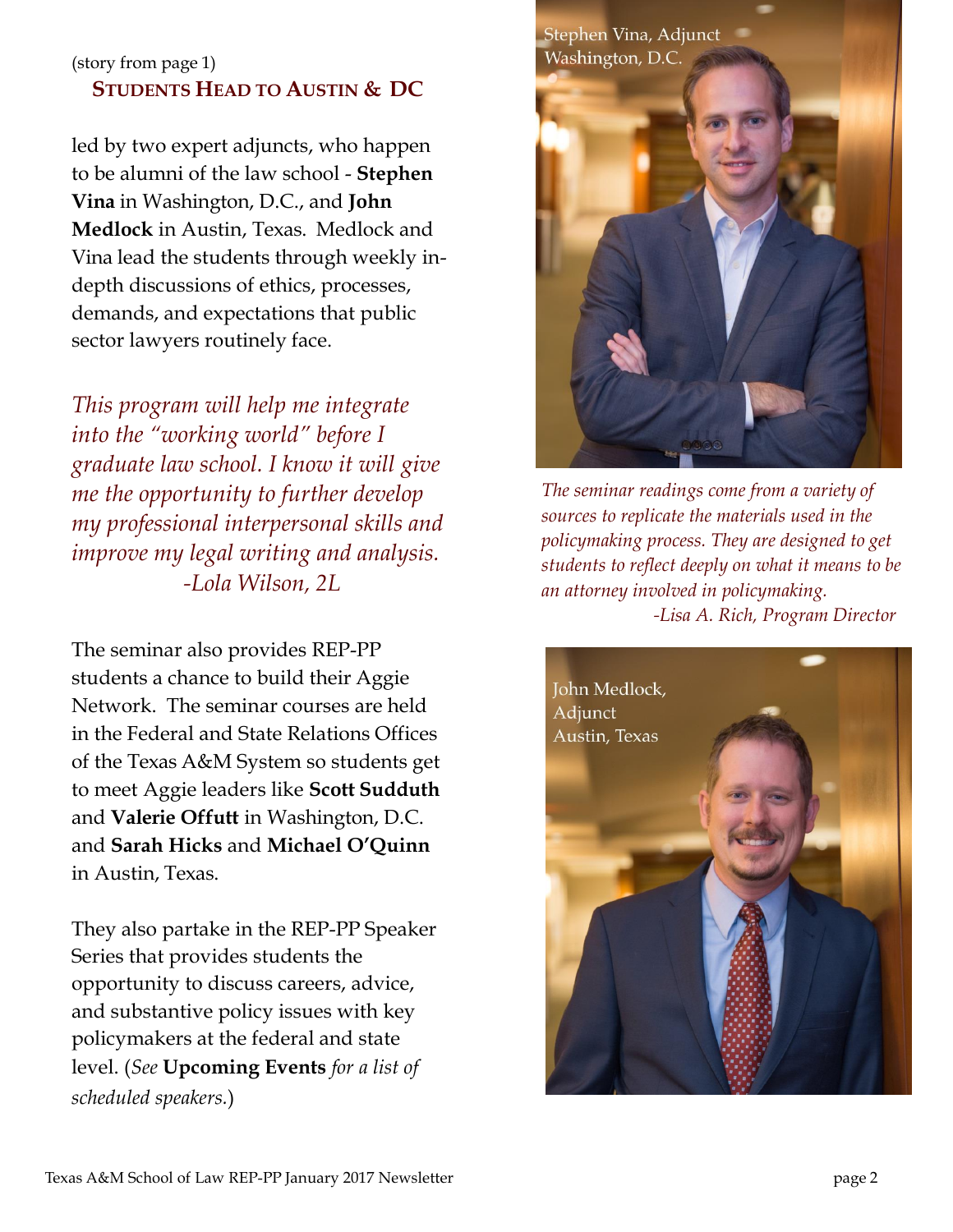# **MEET THE 2017 CLASS OF STUDENTS RESIDENCY EXTERNSHIP PROGRAM IN PUBLIC POLICY**







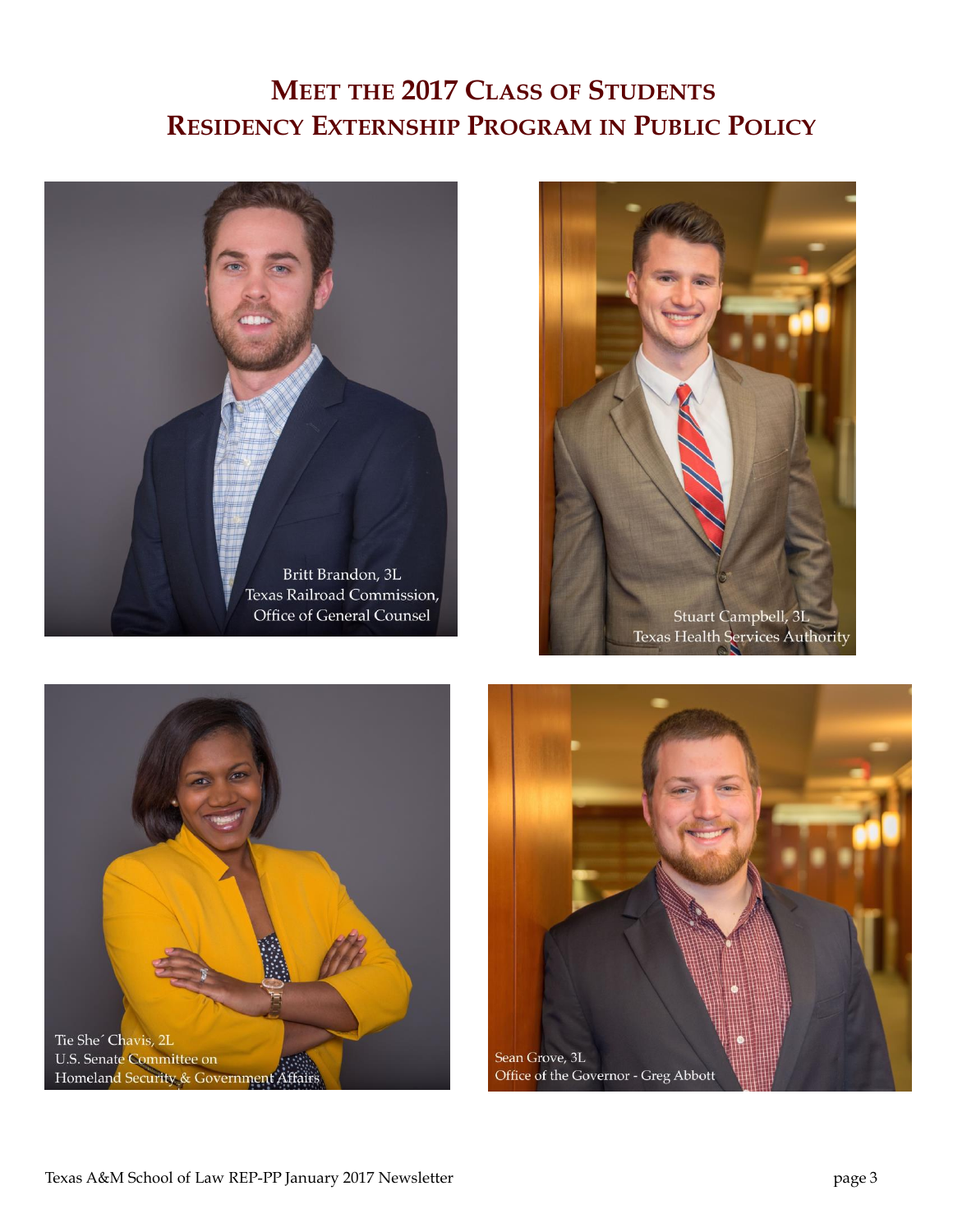# **MEET THE 2017 CLASS OF STUDENTS RESIDENCY EXTERNSHIP PROGRAM IN PUBLIC POLICY**